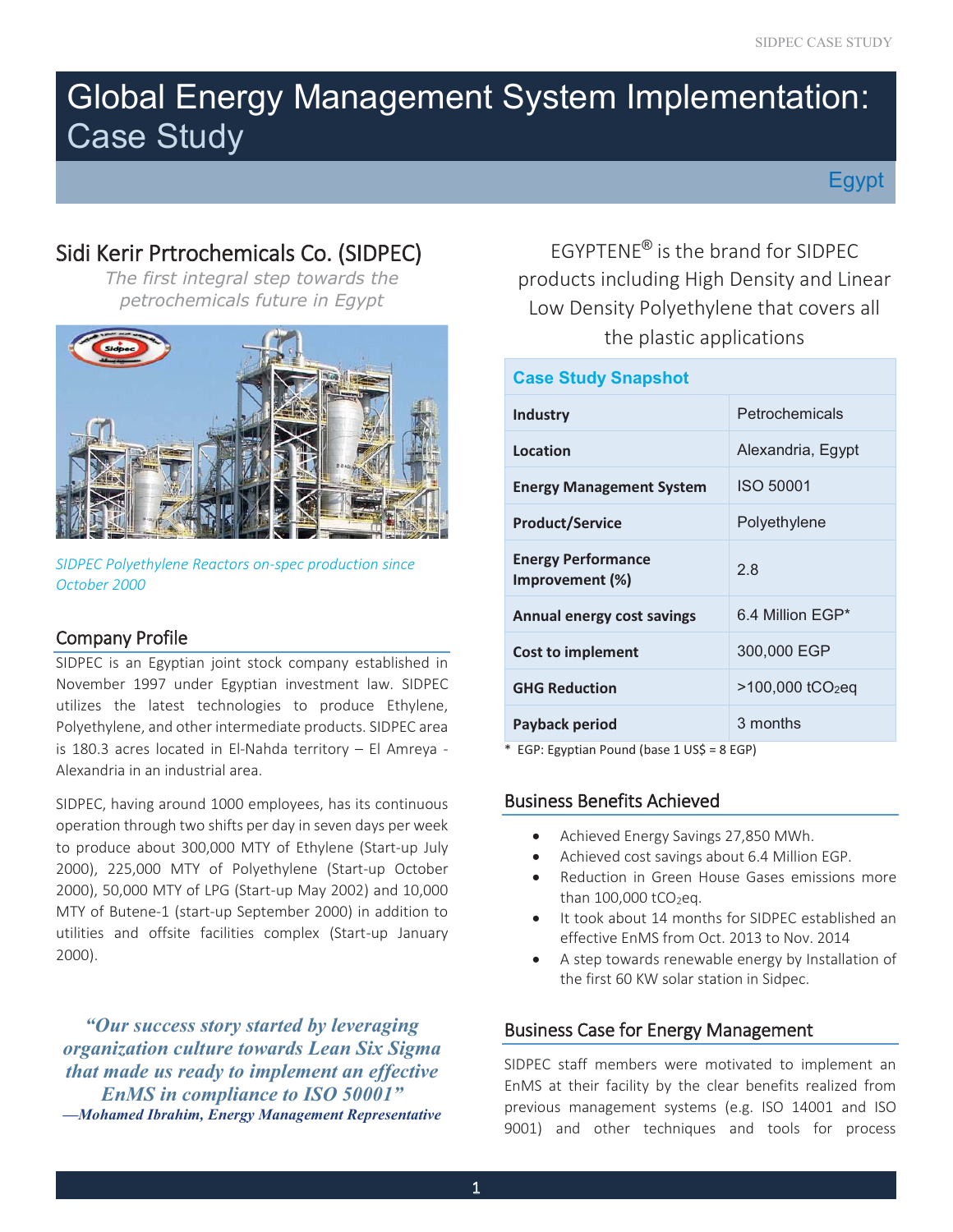EnMS that is compliant with ISO 50001. improvement (e.g. Lean Six Sigma). Under a pressuring energy situation in Egypt with rising energy costs and insecurity in supply, it was clear to the company's top management that a serious commitment to improving their energy performance to reduce its overall costs is the way forward. The company was assured that the economic and technically sound approach is to tackle the issue through energy efficiency improvement following a systemized approach. Thus, concrete steps have been taken to adopt an

# Keys to Success

- • Strong Top management begins with buy-in to the business value of a systematic approach to EnMS.
- Reporting is a key element in maintaining management commitment.
- provide training, and delegate activities. Develop a dynamic cross functional energy team:
- Perform complete energy review.
- Strong internal communication: Establish SIDPEC Ideas Bank by which any person can suggest opportunities for improvements to the EnMS.
- motivates staff and employees and brings positive • Providing recognition for EnMS achievements to exposure to the energy management program.
- SIDPEC applies Statistical Process Control (SPC) for operational control purpose which is the critical element of the EnMS for energy savings.
- Ensure that the key characteristics of operations that determine energy performance are monitored, measured and analyzed at planned intervals using stateof-the-art control system and historian.

# EnMS Development and Implementation

 necessary to improve energy performance and achieve the SIDPEC EnMS is based on the assigned energy policy and careful attention to the core elements including energy planning phase, implementation phase and checking phase required effectiveness.

#### Business Benefits

In addition to the energy saving of 37,500 MWh and corresponding monetary value of 7.4 Million EGP, The EnMS system had added many other benefits to the Company just to mention some in the following:

- manpower, purchase of energy meters, training etc. Management became committed to introduction of the EnMS system in their company and allocated resources for implementation of system in terms of
- The energy team that was formulated allowed for orderly planning and application of the EnMS. Definition of the roles and responsibilities of the team encouraged timely and effective collection and analysis of baseline data.
- Definition of the opportunity lists encouraged formulation of teams to identify EnMS action plans based on their specific expertise.
- • The training that was provided by UNIDO to selected members of the energy team lead to better appreciation of the EnMS process and deepened their understanding of the process.
- SIDPEC management appreciates that no cost/low cost measures can reduce energy rather than having only medium to high cost investments.
- Raising awareness and training all levels of employees in the factory to energy management and efficiency is planned and appreciated. This will lead to sustainable energy management as caliber is being built inside the factory.
- Elimination of the barriers between the production plants staff as a result of the cross-functional team building.
- that can use that surplus instead of producing more Identify the areas that have surplus of utilities, such as plant air and Nitrogen, against the other areas utilities.

### Organizational

- Top management established and implemented energy policy integrated with quality policy highlighting the concern of sustainability and business excellence.
- Top management appointed management representative and approved energy team formation.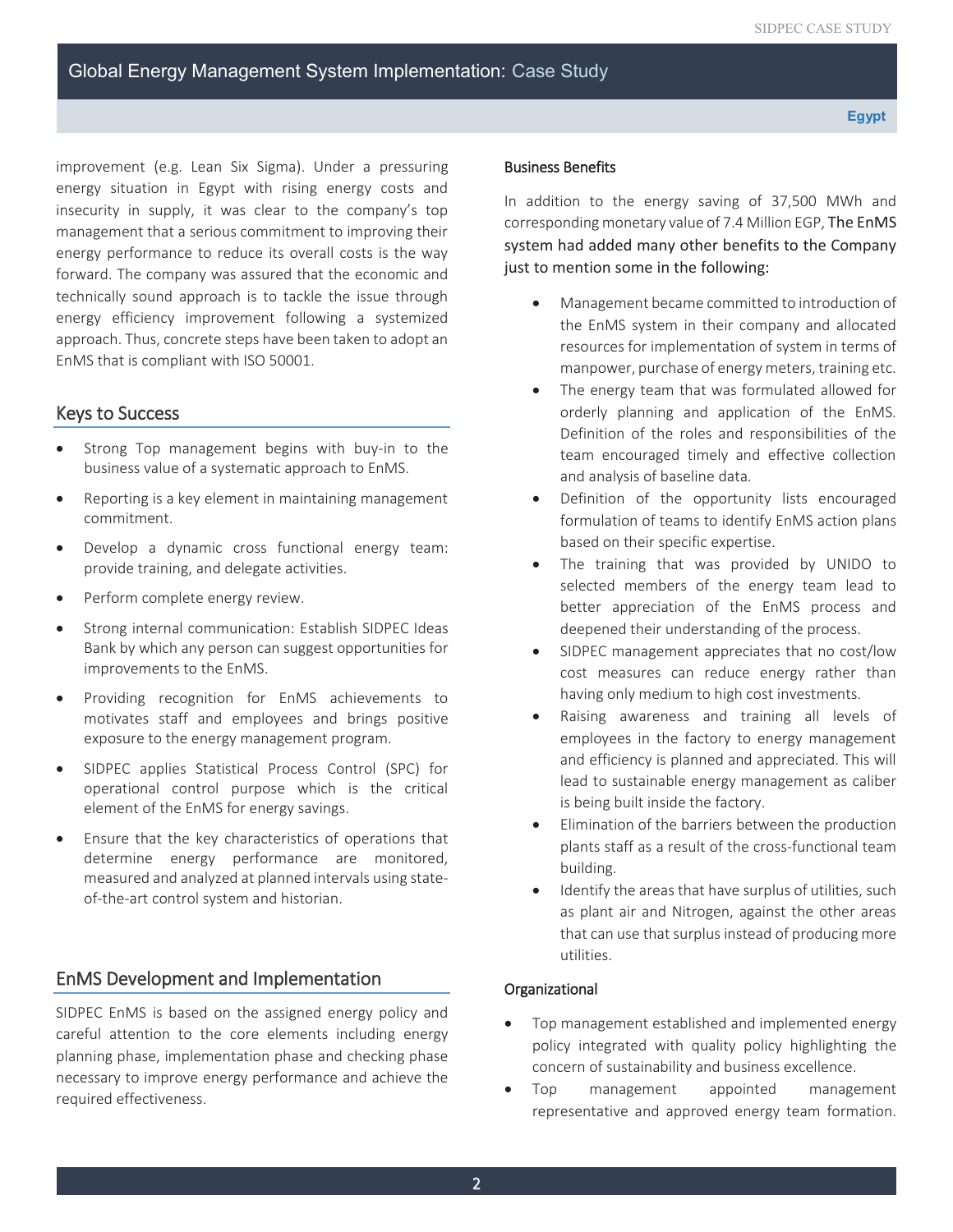SIDPEC decided to establish Energy Team at two-levels; Top Management Committee and Implementation Committee.

Implementation Committee members chosen to represent a cross-functional team from the operational level and carefully selected according to their knowledge and skills.



#### Energy Review and Planning:

• SIDPEC developed a document titled "SIDPEC EnMS description" that assures the compliance with energy management system (EnMS) requirements of ISO 50001 such as an energy policy, responsibilities, scope and boundaries, objectives, targets, and action plans needed to improve energy performance according to

 significant energy use. legal requirements and information related to

- Data used in energy review are gathered from bills of electricity and imported fuel gas which are supplied by Egyptian Petrochemicals Co. and GASCO respectively. The information about equipment's energy balance like boilers, cooling towers, air compressors and so on, are identified.
- Energy baseline is one of the main deliverables of energy review. Energy baseline represents the amount of energy consumed over a specific period of time before the implementation of energy improvement actions.
- baseline period from 2011 to 2013 are the core of the • Monthly data was the suitable period choice for representing historical consumption and the trends for analysis comparing the annualized energy consumption, cost and budget.



*Closing Meeting of the ISO 50001 certification audit between Sidpec top management and SGS auditors in Nov. 2014* 

After identifying the two main energy sources which are electricity and imported fuel gas, SIDPEC identified the significant energy users based on the analysis of energy use and consumption. SEU is defined as energy use accounting for substantial energy consumption and/or offering considerable potential for energy performance improvement.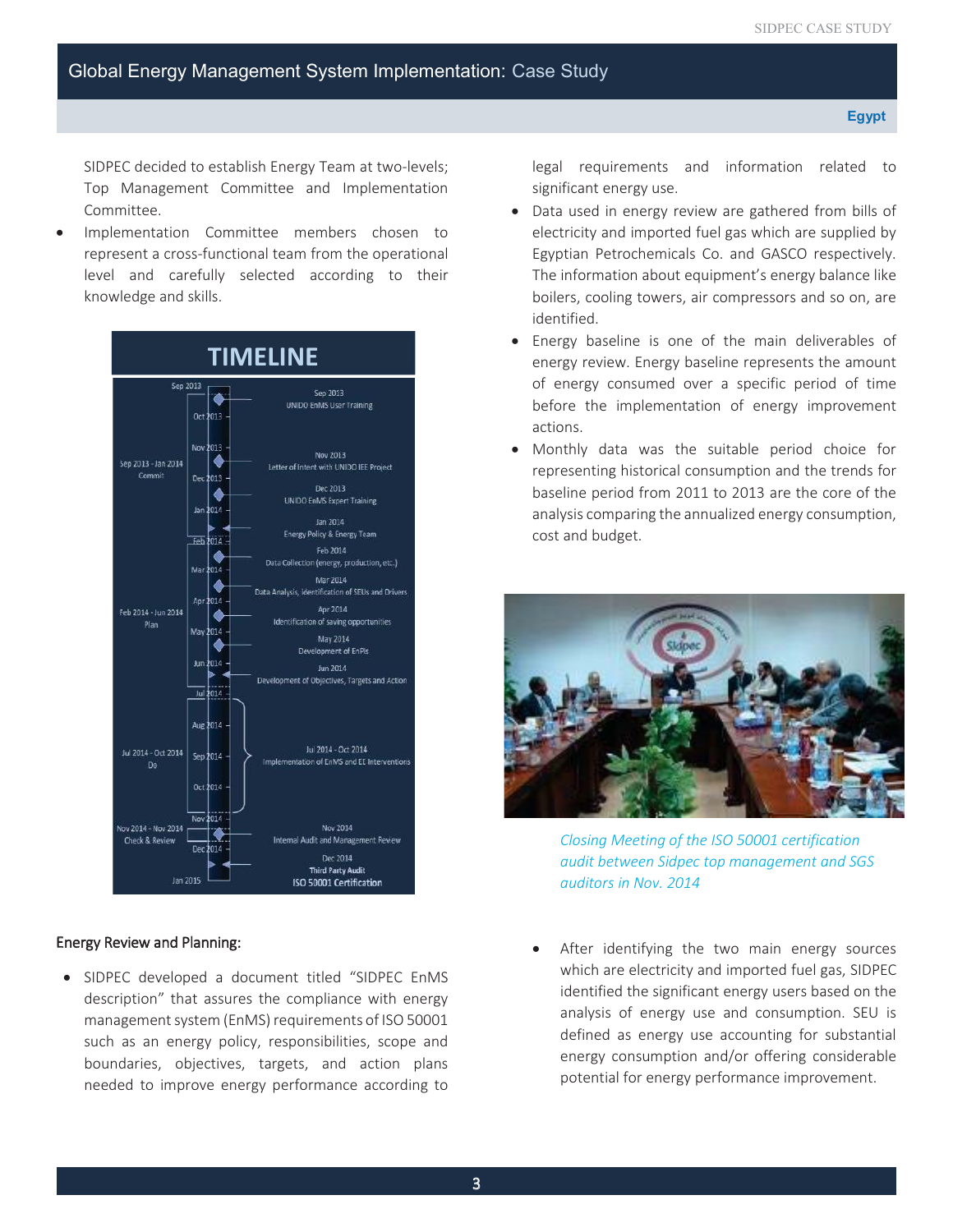#### **Egypt**

 For electricity in the three production plants, equipment uses 66% of the total consumption, while for imported fuel gas, the significant energy users are all the users with 100% of total consumption.

Determination the areas of significant energy uses (SEUs) was based on estimated annual average of baseline period (2011-2013) as shown below:



- investigated by energy team members. The next step in the analysis of significant energy uses is the identifications of variables or drivers affecting the SEUs energy use and consumption
- Once the drivers were identified, regression analysis was conducted for total energy consumption and/or each plant energy consumption and/or SEU energy consumption as applicable in order to analyze current and future energy consumption.
- The output of the regression analysis is equations for prediction of energy future consumption based on corresponding driver(s). The value of coefficient of determination  $R^2$  indicates how well the data fit the statistical model so that the derived equation could be used or not. In case of having an acceptable value for  $R^2$  based on the analysis, there will be a three additional energy performance indicators (EnPIs) which are energy intensity index (EII), difference between actual and expected (excess), and cumulative summation of that difference (CUSUM).
- • In case of fail to accept the statistical model, the only reference for consumption was to compare the actual value to the average consumption of the baseline period 2011 to 2013.
- The next step was to identify the opportunities that improve the energy performance and considered as a base for the energy management planning.
- effect. One of the effective steps taken for creating an energy conservation opportunities (ECO) list was the site survey by cross-functional subgroups of the energy teams which has been done and repeated regularly to exploit the individual experience of the team members and to benefit from the fresh eye

# *"Applying Gemba within SIDPEC is a key to get more and more energy efficiency improvement opportunities"* —Mohamed Salaheldin, Energy Manager

- Another way to enrich the innovation process is SIDPEC Ideas Bank (SIB) which developed by the SIDPEC IT department to have a recognized channel for ideas from all employees for the purpose of improvement generally and specifically for energy improvement.
- For the purpose of ranking the identified opportunities, SIDPEC assigned prioritization criteria against which each opportunity shall be evaluated and ranked. The prioritization criteria is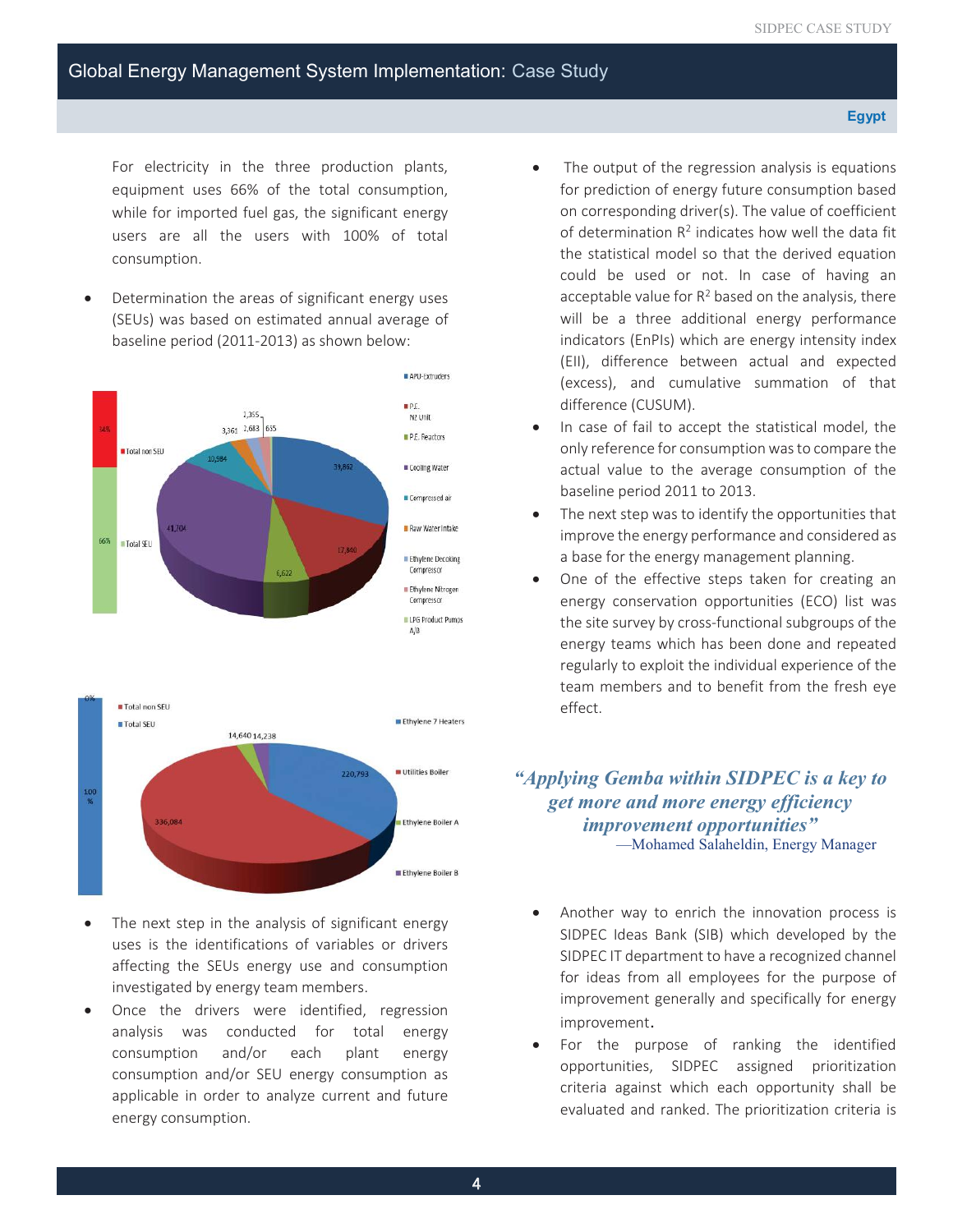approved by the top energy committee and communicated to the implementation committee members.

- SIDPEC assigned its EnMS objectives based on the approach of big hairy audacious goal (BHAG). BHAGs are described on a corporate level as nearly impossible to achieve without consistently working outside of a comfort zone and displaying corporate commitment, confidence and even a bit of arrogance. SIDPEC assigned the following long term objectives to be achieved by the end of 2018:
	- o Reduce Electrical Consumption by 10 %
	- o Reduce Imported Fuel Gas Consumption by 10 %
	- o Energy Awareness Training of 80 % of personnel
- It is part of the day to day operation of the EnMS to ensure that the items scheduled for completion in the action plan concerning energy projects for improvement are being addressed, completed and verified to be performing as expected. Based on opportunities list ranking, SIDPEC decided to start with NO COST-LOW COST projects.
- • In addition to the long list of opportunities recorded by not only SIDPEC energy team but also by all employees leveraging the level of engagement of people and subjected to evaluation according to prioritization criteria, below are some energy efficiency improvement projects that have been already implemented:
	- o Excessive Air Utilization: Excessive air from the utility plant was observed. A project was completed which re-directs this excessive air from the utility plant to the Ethylene cracking heaters decreasing the operating hours of decoking compressor.
	- o Stop LPG Recycle Pump: stop the recycle of LPG pump on the storage tank saving about 90 % of pump electrical consumption.
	- $\circ$  Waste optimization for high pressure steam (HS) vents: Operation conditions for main HS network were closely monitored. By adjusting the operation conditions, steam waste was prevented from the ethylene boiler vent.
	- o Optimization of Nitrogen unit: Excessive Nitrogen from Polyethylene Nitrogen Unit was observed. A project is in-progress which based

on using the surplus of Nitrogen of Polyethylene plant in the Ethylene plant instead of that produced by the smaller Nitrogen unit located in the Ethylene plan. The preliminary result indicates that my lead to decrease the operating hours of the smaller Nitrogen unit at least 60% of the current situation.

- $\circ$  Rationalization of extruder energy consumption: decrease the electricity consumption of the extruder main motor. Applying Six Sigma methodology for improving the operational parameters of the extruders in Polyethylene plant that was investigated to
- o Minimize steam leakages: Minimizing Steam leakages especially those from steam traps was addressed. A study started to replace the existing type of steam traps in Polyethylene plant by a new one which is more reliable and less exposed for deterioration. Some steam traps were replaced while the new type will be used in other plants.
- o Reduce electricity consumption of cooling towers: Reducing the electricity consumption of cooling water circulation pumps was targeted. A plan for installing some smaller pumps from existing inventory was set and required preparation was done while the final tie in will be accomplished in the next turnaround in addition to adjusting some operating parameters.
- o Solar power station: For the purpose of focusing on the use of renewable energy source, 60 KW solar station was installed.



*During the installation of SIDPEC solar station March 2015*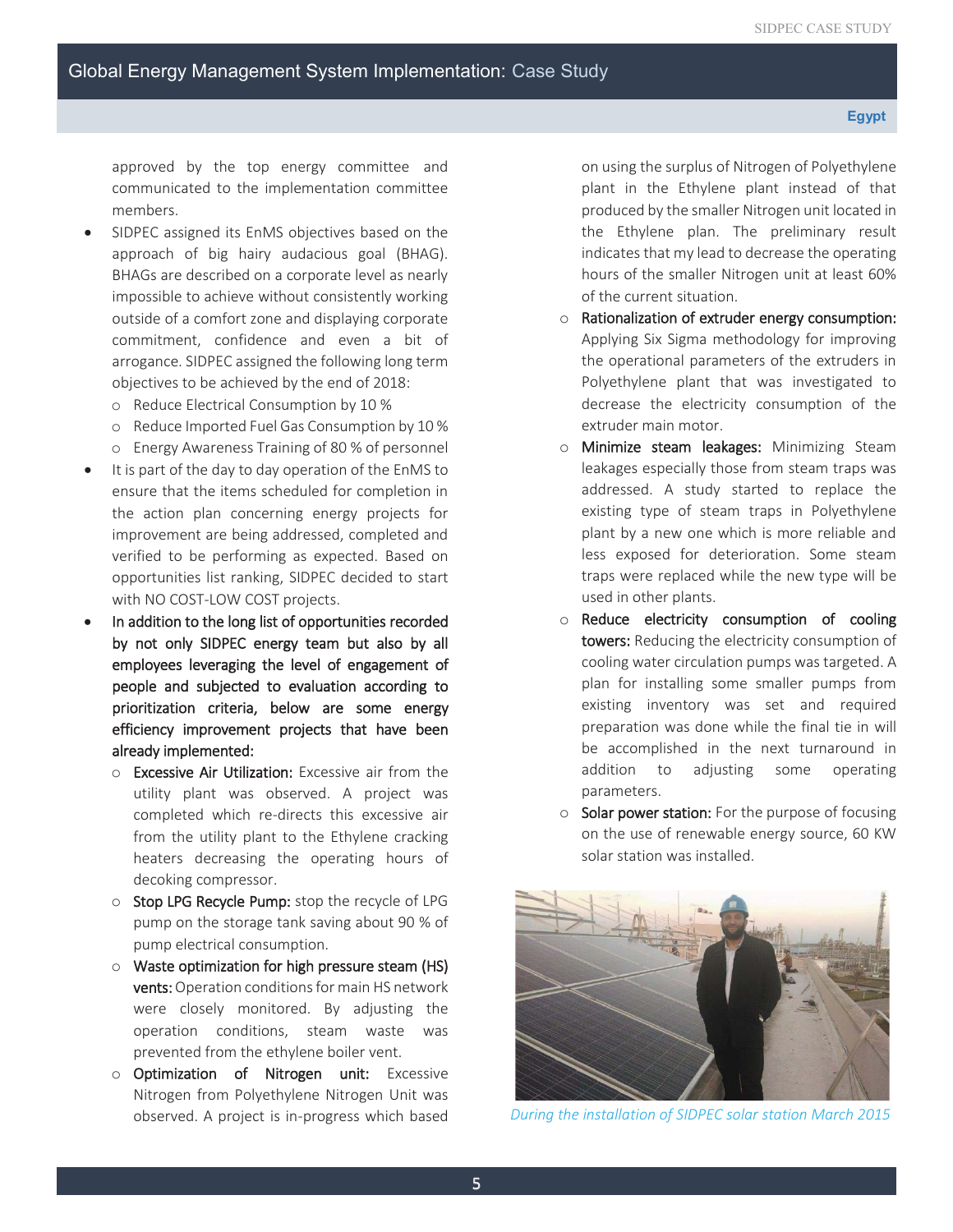**Egypt** 

# Development and use of professional expertise, training, and communications

- may have an impact on energy performance within To ensure EnMS awareness of all employees who the scope and boundaries, SIDPEC conducted 13 awareness training sessions in 2014 and 2015 for 241 employees in relevance to its long-term objectives.
- the starting point for the 2015 year's activities. One motivating them to contribute in achieving the The output from the annual management review is of management review output is to establish SIDPEC Ideas Bank (SIB) by the IT department for effective internal communication within the organization and in order to have a recognized channel for ideas from all employees for the purpose of strengthening the commitment of employees to the organization's energy policy and energy objectives and targets.
- Coordination meetings with energy subgroups team was regularly held to follow up the improvement of EnMS in each discipline and to discuss the status of energy projects, internal audit findings, EnPIs, energy drivers and other opportunities for improvements.
- Industries. IEE project provided the necessary technical support for SIDPEC during preparation and implementation of its EnMS until being ISO 50001 certified. This achievement is attained through strong partnership with IEE project in Egypt, implemented by the UNIDO and financed by the GEF in cooperation with Ministry of Environment, the Ministry of Industry, Trade Small and Medium Enterprises and the Federation of Egyptian
- UNIDO EnMS training program delivered within the IEE project and the success demonstrated by the Following the participation of staff of SIDPEC in the company in implementing Energy Management System (EnMS) and obtaining ISO 50001, UNIDO and Egyptian Petrochemicals Holding Company (ECHEM) agreed to cooperate on starting the first peer to peer network within the petrochemicals sector by supporting experts trained at SIDPEC to

 by SIDPEC to six Egyptian petrochemical companies. transfer their knowledge and expertise to staff of all companies in the petrochemicals sector. Four training programs were conducted according to UNIDO standard EnMS training in addition to two training programs conducted by SIDPEC experts about lean six sigma and statistical process control. Consultation and technical support were provided



 *SIDPEC Experts conduct training as a part of the peer-to-peer project* 

## Tools & resources

- Many existing tools and resources supported the successful implementation of SIDPEC EnMS including for example; automated control system and monitoring, historian, CMMS Program, SIDPEC information system (SIS), ISO 9001 and ISO 14001 management system, lean six sigma methodology
- • EnMS Spreadsheet Tools provided by UNIDO was the backbone of SIDPEC EnMS that include all the records and documented information required as evidences for effective implementation and continuous improvement.



# Steps taken to maintain operational control and sustain energy performance improvement

 objectives, targets and action plans into efficient SIDPEC ensures that operational and maintenance controls should bring the significant energy uses and the energy uses related to the energy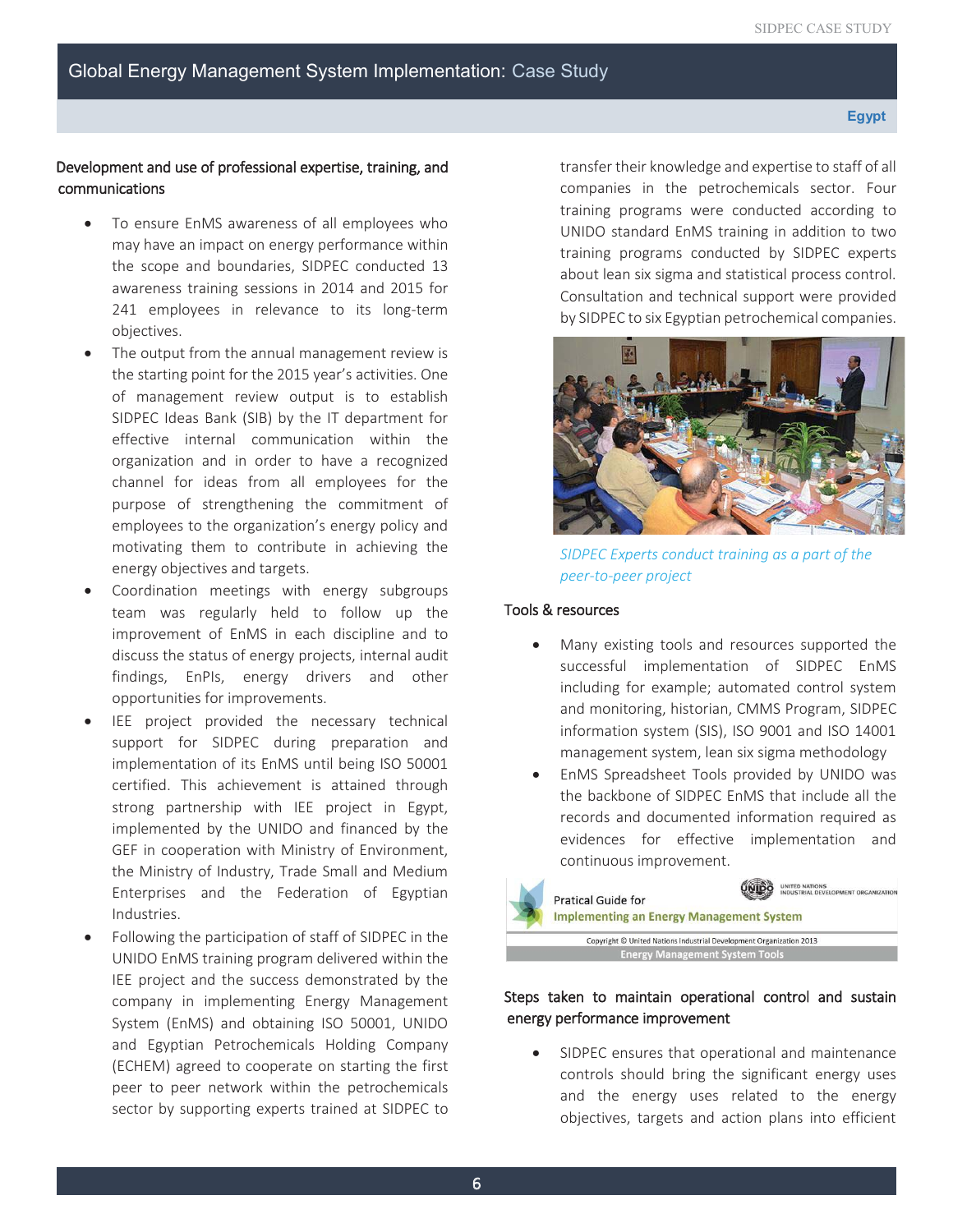and sustainable operation through the following procedures:

- o Each SEU has its critical operating parameter list developed during the planning phase. These operating parameters are recorded and reviewed regularly by competent employees.
- o Referring to the operational control documents which appeared in the operating and maintenance manuals, monitoring systems and working instructions.
- o Planned preventive maintenance is carried out in accordance with the manufactures recommendations.
- o Employees carrying out the operation and maintenance activities are to be aware of the impact of their work on the energy performance of the SEUs.

### Approach used to determine whether energy performance improved and to validate results

- measured data by transforming it into useful EnPIs Measurement and Analysis: SIDPEC depended on several ways in order to analyze the information upon which action can be taken. There is a regular comparison of actual monthly energy starting from September 2014 versus average baseline (2011-2013) energy to ensure the energy performance measurement.
- There is a saving in total electrical consumption cumulatively at Dec 2015 estimated with 2.5 % compared to baseline.
- SIDPEC is responded to any significant deviation and working to investigate any negative case, to define the process and whether corrective and preventive action or another process shall be used.
- An energy measurement plan has been defined according to measurement needs in order to install new measuring instruments and to ensure that the existing instruments used in monitoring and measurement of EnPIs provides accurate and repeatable readings.
- It is taken into consideration when preparing EnMS internal audits plan for 2015, the prioritization and frequently conduction for areas according to their

influence on energy performance such as objectives, targets, SEUs.

 per year and training department once per year. Internal audits were conducted for the areas of Production plants three times per year, maintenance departments and purchasing twice

*"We believe that it's not difficult to save more than 10% of energy consumption using no cost and low cost opportunities"*  —Mohamed Mostafa, Energy team member

| Cost-benefit analysis                                         |                              |                              |                          |                  |  |
|---------------------------------------------------------------|------------------------------|------------------------------|--------------------------|------------------|--|
| Measure                                                       | <b>Savings</b><br><b>MWh</b> | <b>Savings</b><br><b>EGP</b> | Investment<br><b>EGP</b> | Payback<br>Month |  |
| Excessive air<br>utilization                                  | 1,312                        | 710,000                      | 0                        | immediate        |  |
| LPG Pumps                                                     | 114                          | 350,000                      | 0                        | immediate        |  |
| Optimization<br>of Nitrogen<br>Unit                           | 297                          | 160,000                      | $\Omega$                 | immediate        |  |
| Rationalization<br>of Extruder<br>energy<br>consumption       | 2,132                        | 1,150,000                    | $\Omega$                 | immediate        |  |
| <b>HS</b> vents<br>waste<br>optimization                      | 24,000                       | 4,000,000                    | $\Omega$                 | immediate        |  |
| Minimizing<br>steam<br>leakages*                              | 9,000                        | 1,000,000                    | 130,000                  | <                |  |
| Reduce<br>Electricity<br>Consumption<br>of Cooling<br>Towers* | 600                          | 30,000                       | 50,000                   | 20               |  |
| <b>Totals</b>                                                 | 37,455                       | 7,400,000                    | 180,000                  |                  |  |
| *In progress and should be fully achieved by EOY 2016         |                              |                              |                          |                  |  |